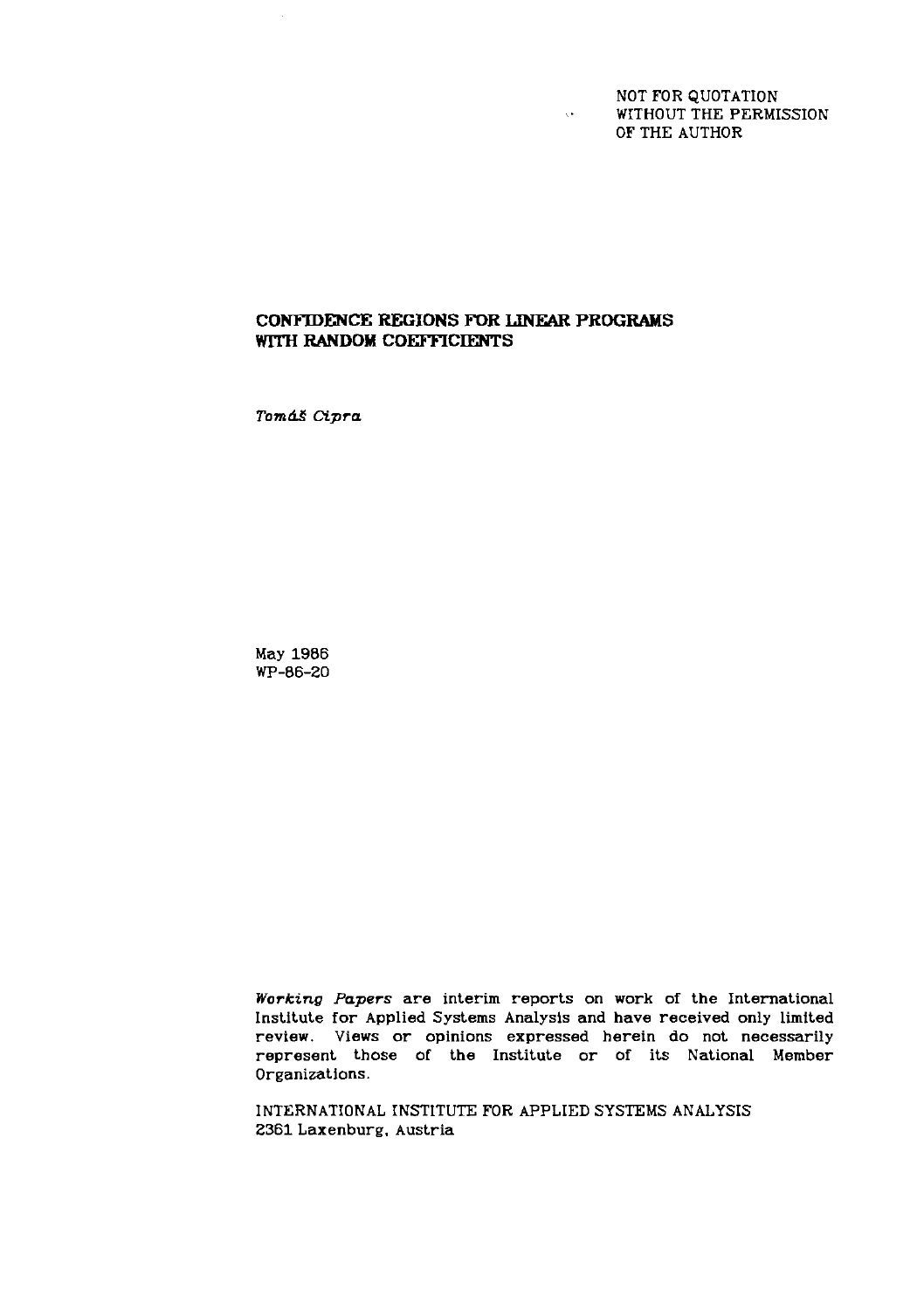## **FOREWORD**

Statistical apprcaches to stochastic optimization seem to be suitable from a practical point of view since observed data are frequently the only information we have on a stochastic optimization problem. In this paper, the posslbllity of constructing prediction regions in time series is utilized for probabilistic conclusions on the behavior of the solution of the problem.

The research was carried out within the Adaptation and Optimization Project of the System and Decision Sciences Program during the stay of the author as a guest scholar in IIASA.

> Alexander B. Kurzhanski Chairman System and Decision Sciences Program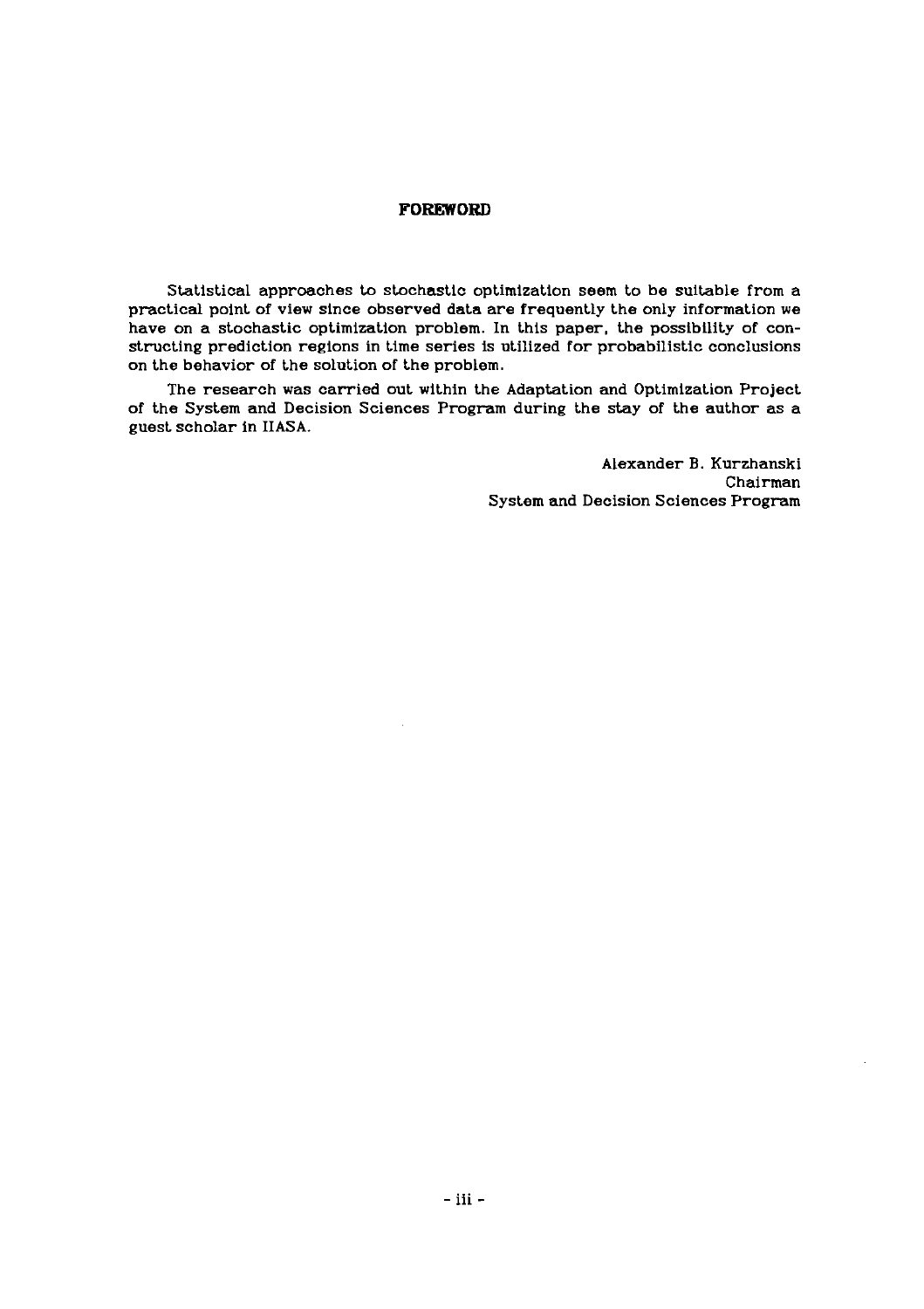# **ACKNOWLEDGMENT**

 $\hat{\mathcal{A}}$ 

 $\sim$ 

**I would like to thank Roger Wets who discussed with me some problems from this work and gave me hints for further investigations.**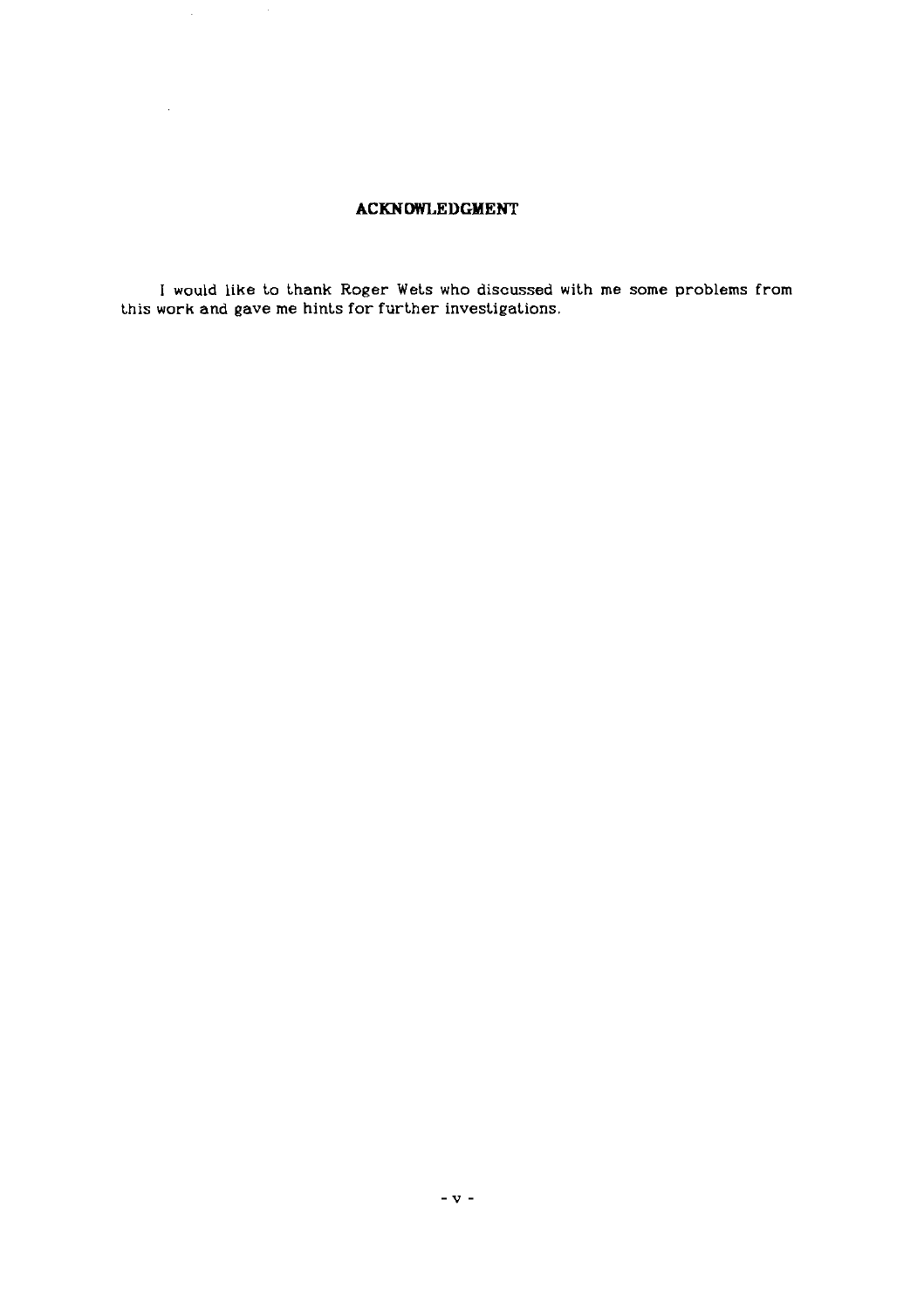# **AUTHOR**

**Assistant Professor TomdS Cipra from the Faculty of Mathematics and Physics. Charles University, Prague works in the field of stochastic processes, stochastic programming and econometrics. He wrote this paper during his stay at IIASA in summer 1985.**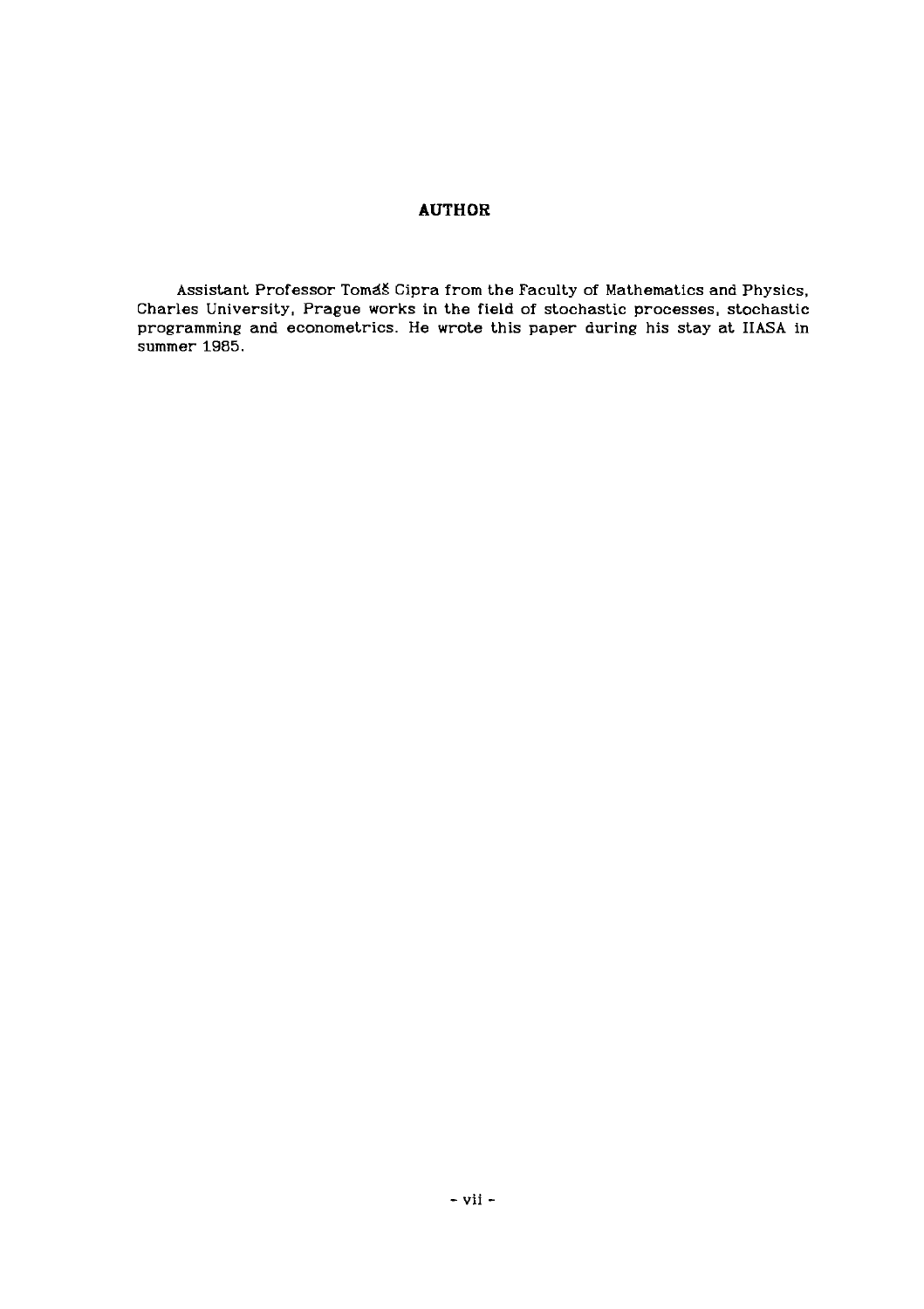## **ABSTRACT**

If random values in a linear program with random coefficients can be predicted using previous observations on them one can utilize the appropriate prediction region and construct a confidence interval in which the optimal value of the objective function lies with a given probability (or even construct a confidence region for the optimal decision). It is a new statistical approach based on projection of the observed data into the time period of interest. The results are demonstrated by a numerical example.

l.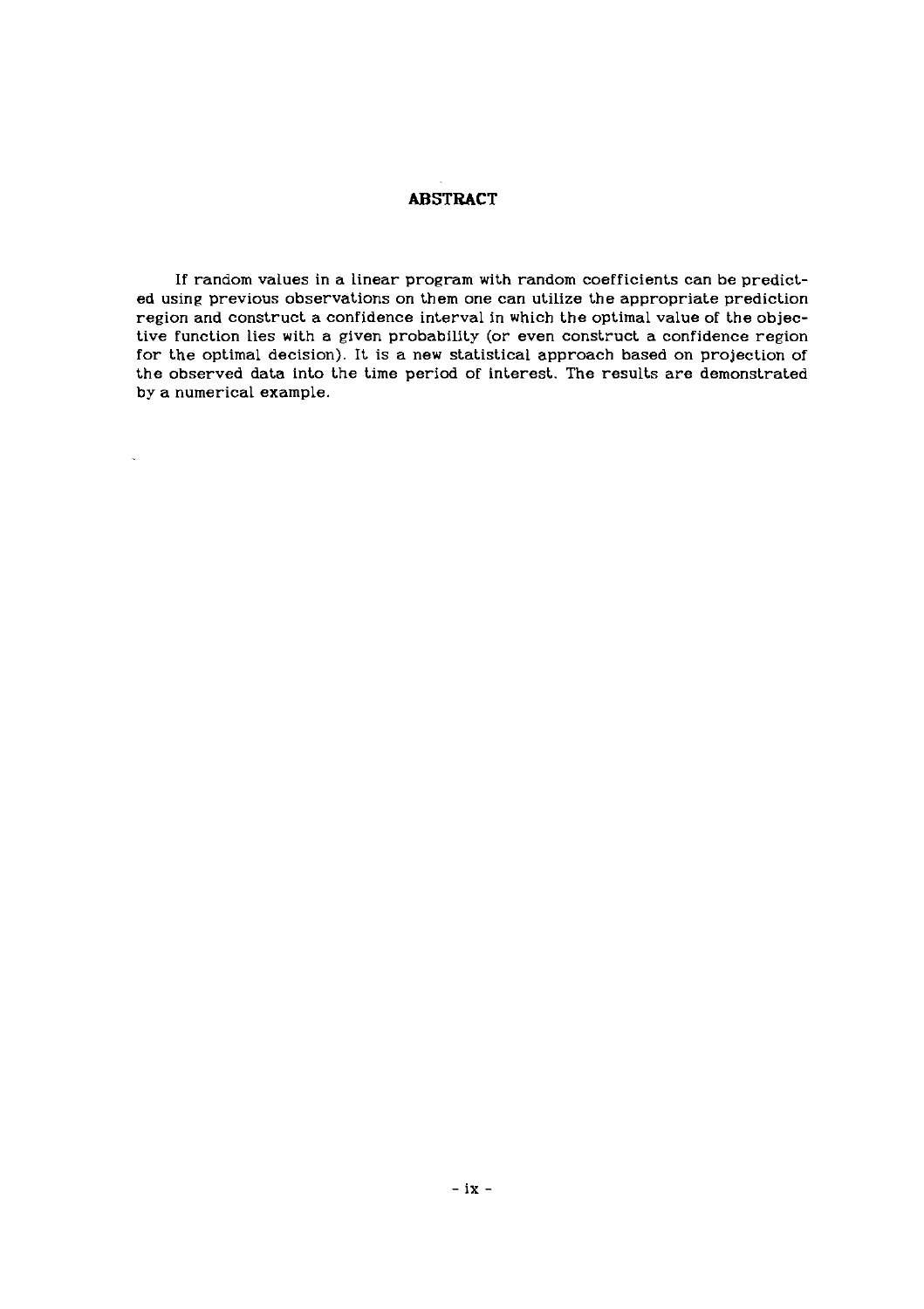## **CONFIDENCE REGIONS FOR LINEAR PROGRAMS WITH RANDOM COEFFICIENTS**

Tomáš Cipra

## **1. INTRODUCTION**

Let us have a linear program

 $\{\min c'x : Ax = b, x \ge 0\}$ ,  $(1.1)$ 

where  $A, b, c, \mathbf{x}$  have dimensions  $(m, n), (m, 1), (n, 1), (n, 1)$ , respectively. Let us consider the usual situation when A and c have known deterministic values and b is a random vector such that observations  $\boldsymbol{y}_1, \ldots, \boldsymbol{y}_T$  of  $\boldsymbol{b}$  in previous discrete time periods  $t = 1, \ldots, T$  are at our disposal. If one succeeds in constructing a stochastic model generating the process  $\{y_t\}$  one can also usually construct the prediction  $\hat{y}_{T+h}$  of  $y_{T+h}$  for a time period  $T + h$  in which the program (1.1) is to be solved (the most usual case is  $h = 1$ ). Besides the point prediction  $\hat{y}_{T+h}$  one can also construct a prediction region in which  $y_{T+h}$  lies with a prescribed probability (these prediction regions which are quite analogical to the confidence regions or intervals in theory of statistical estimation are even preferred for practical purposes in comparison with the point predictions).

There are various methods of predicting. If we confine ourselves to quantitative prediction methods only (so that the terms "projection" or "extrapolation" should be more suitable than "prediction" or "forecast") then the most important and usual representatives are the prediction method based on econometric modeling by means of systems of simultaneous equations (including the classical regression approach) and the prediction method in the framework of Box-Jenkins approach. Both methods are described briefly in section 2 of this paper.

If we have constructed the appropriate prediction region for  $b$  concerning the time period in which (1.1) is to be solved one can make use of it to obtain a confidence interval with a prescribed confidence probability for the optimal value of (1.1) or even (if performing more detailed analysis) to obtain a confidence region for the optimal decision in (1.1). It is obvious that linear parametric programming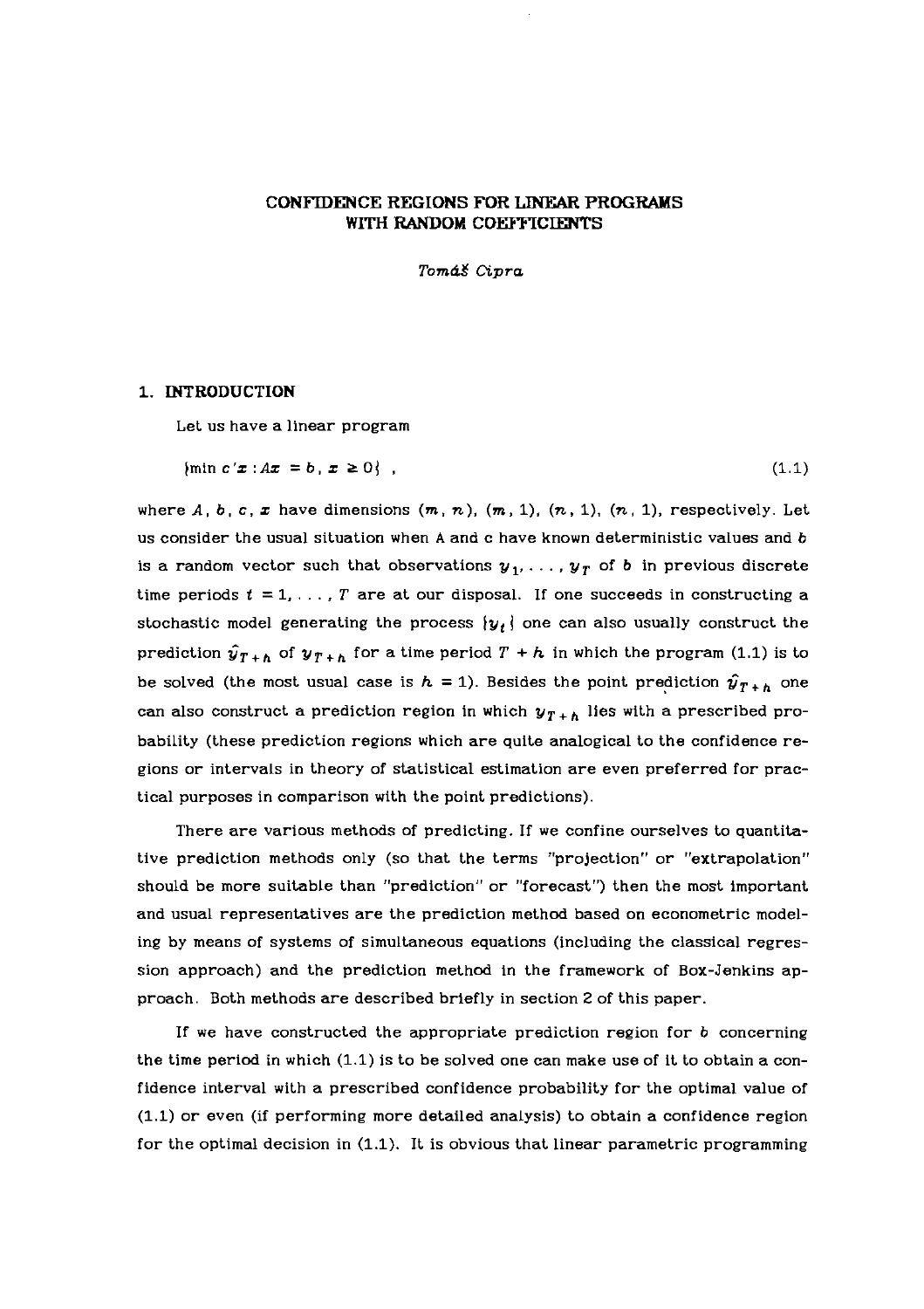can be obtained in some way outside the model, see discussion in **[3,** p. 1961 (e.g. in a simple regression situation it can be  $x_{it} = t$  so that  $\hat{x}_{i, T+h} = T + h$ ). Then under general assumptions on the stochastic behavior of the model in time  $T + h$ (there must not be a change in the specification of the model in this time) the optimal point prediction for the endogenous variables in time  $T + h$  can be constructed as

$$
\hat{y}_{T+h} = \hat{\Pi}\hat{x}_{T+h} \tag{2.4}
$$

with the  $(1 - \alpha)$  100 per cent prediction region of the form

$$
(\mathbf{y}_{T+h} - \hat{\mathbf{y}}_{T+h})' S_T^{-1} h, T+h (\mathbf{y}_{T+h} - \hat{\mathbf{y}}_{T+h})
$$
  
\n
$$
\leq \frac{(T-k)m}{T-k-m+1} F_{m,T-k-m+1}(\alpha) .
$$
\n(2.5)

Here

$$
S_{T+h,t+h} = \frac{1}{T-k} [1 + \hat{x}_{T+h} (X'X)^{-1} \hat{x}_{T+h}](Y'Y - \hat{\Pi}X'Y)
$$
(2.6)

is the estimated covariance matrix of the error  $y_{T+h} - \hat{y}_{T+h}$  of the prediction and  $F_{m,T-k-m+1}(\alpha)$  is the tabulated critical value of Fisher's distribution with the appropriate degrees of freedom and the level of significance  $\alpha$  (e.g. (2.5) is the 95% prediction region for  $\alpha = 0.05$ ). So called Hotelling's statistic has been used to derive (2.5).

REMARK 2 Various multivariate trends can be modeled by means of (2.1). E.g. the multivariate polynomial trend is modeled as

$$
y_{it} = f_i(t) + v_{it}, i = 1, ..., m, t = 1, ..., T
$$
 (2.7)

where  $f_i(t)$  is a polynomial of an order  $p_i$  (it means that the predetermined variables are chosen as powers of time  $t$ ).

REMARK 3 Hymans [4] derived  $(1 - \alpha)100$  per cent joint prediction intervals for particular components of  $y_{T+h}$  in the form

$$
(\hat{y}_{i,T+h} - \sqrt{cs_{ii}}, \hat{y}_{i,T+h} + \sqrt{cs_{ii}}), i = 1, ..., m
$$
 (2.8)

where  $s_{ii}$  is the ith diagonal element of the matrix  $(Y'Y - \hat{\Pi}X'Y) / (T - k)$  and

$$
c = \frac{(T-k)m}{T-k-m+1} \left[1 + \hat{x}_{T+h}^{\prime}(X'X)^{-1}\hat{x}_{T+h}\right]F_{m,T-k-m+1}(\alpha) \tag{2.9}
$$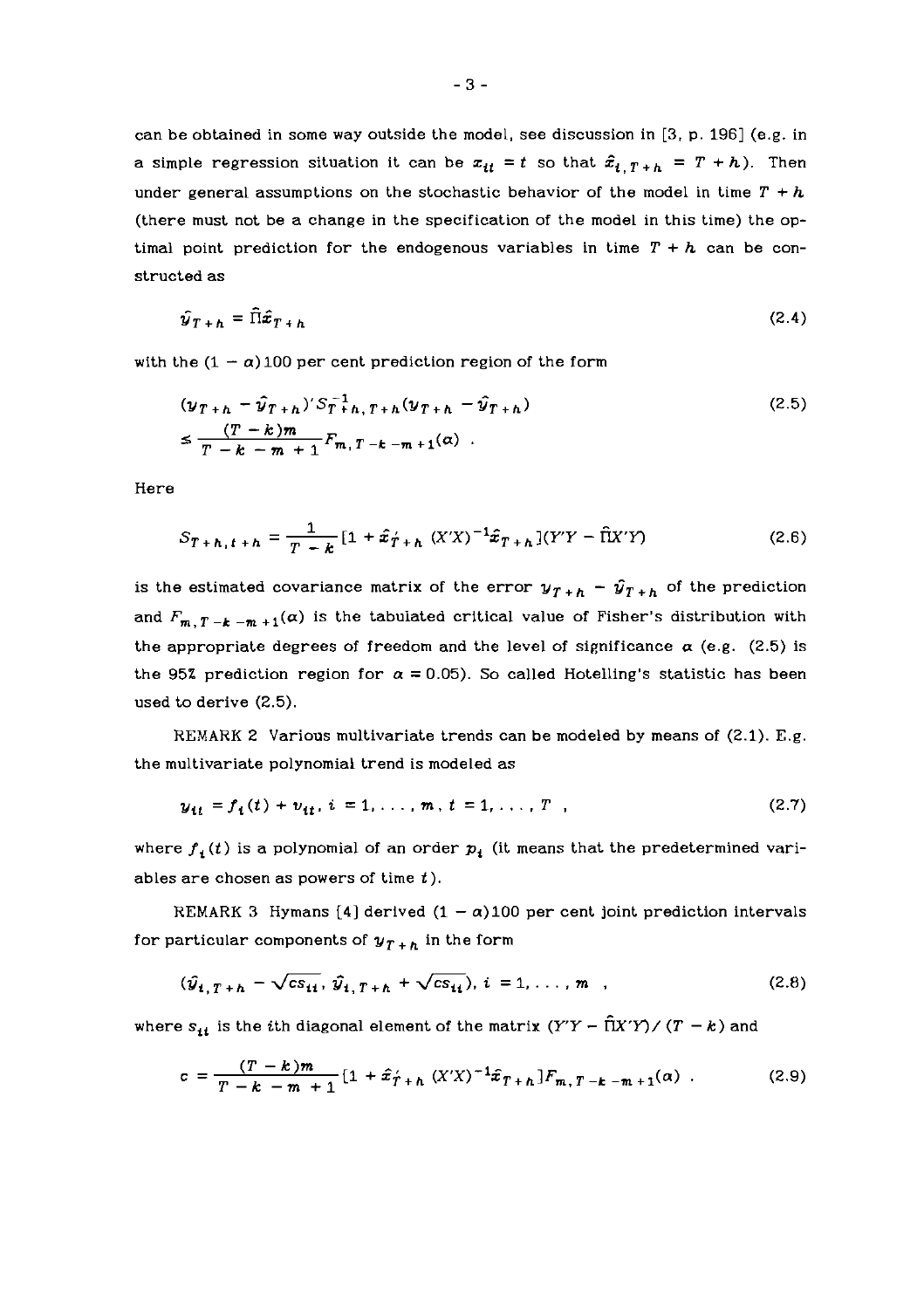positive-definite matrix and  $k(\alpha)$  is a known constant. Let us denote this region as

$$
P(\alpha) = \{b \in R^m : (b - \hat{b})'V(b - \hat{b}) \le k(\alpha)\}.
$$
 (2.16)

### **3. PROBLEM OF SOLVABILITY**

Let us denote the region of solvability of the program (1.1) as

$$
S = \{b \in R^m : (1.1) \text{ has an optimal solution } \}
$$
 (3.1)

(i.e. the program (1.1) is feasible and bounded for all  $b \in S$ ) and assume that S is nonempty. Then in our context the problem of solvability consists in the investigation of the inclusion  $P(\alpha) \subset S$ .

Wets [Ill deals with a general problem of this type when he investigates feasibility of stochastic programs with fixed recourse. Using theory of polar matrices and cone ordering he can treat cases with very general regions  $P(\alpha)$ . In our case we make use of the special elipsoid shape of the prediction region  $P(\alpha)$  and proceed in the following way.

The solvability region  $S$  is a convex polyhedral cone with the vertex in the origin (see e.g. [9]. [lo]), i.e.

$$
S = \{b \in R^m : h'_1 b \ge 0, i = 1, ..., N\} \tag{3.2}
$$

The explicit numerical form of this cone (i.e. the vectors  $h_1, \ldots, h_N$ ) can be found by means of various algorithmic procedures (e.g.  $[2]$ ,  $[7, p. 276]$ ).

In order to simplify the solution of our problem let us transform the coordinate system in  $R^m$  so that the elipsoid (2.16) transfers to a sphere in  $R^m$ . The positive-definite matrix V from (2.16) can be decomposed as

$$
V = C'C \t{3.3}
$$

where **C** is an upper triangular matrix with positive elements on the main diagonal (so called Cholesky decomposition). If we define the transformation of the space  $R^m$  as

$$
x \to x^* = Cx, \ x \in R^m \tag{3.4}
$$

(the asterisk will always denote the transformed value) then the elipsoid  $P(\alpha)$  will be obviously transformed to the form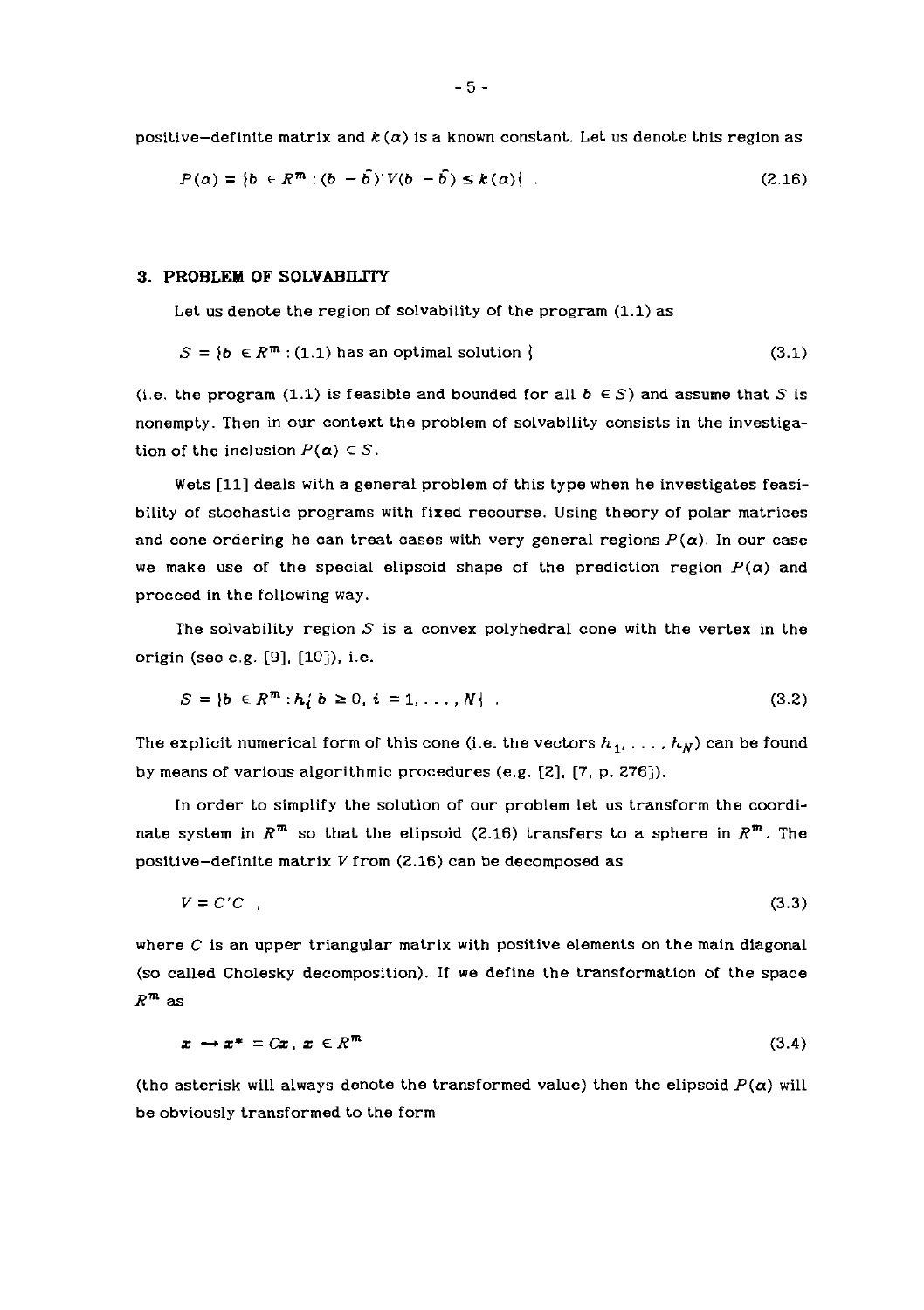#### **4. CONSTRUCTION OF CONFIDENCE REGIONS**

Let us denote

$$
\varphi(b) = \min\{c'x : Ax = b, x \ge 0\}
$$
\n
$$
(4.1)
$$

for  $b \in S$ . The function  $\varphi$  is convex, continuous and piecewise linear on S. More explicitly, there exist vectors  $g_1, \ldots, g_r \in R^m$  such that

$$
\varphi(b) = \max\{g_i'b : j = 1, \ldots, r\} \tag{4.2}
$$

According to the basis decomposition theorem (see [9]) the definition region  $S$  of the function  $\varphi$  can be decomposed to a finite number of convex polyhedral cones  $S_t$ with the vertices in the origin 0 such that the interiors of  $S_i$  are mutually disjunct and  $\varphi$  is linear on each of  $S_i$  (these regions correspond to particular bases  $B_i$  in  $A$ such that  $\tilde{c}'_i B_i^{-1} A \leq c'$ , where  $\tilde{c}_i$  is the subvector of c corresponding to  $B_i$ ). The explicit form of the cones  $S_i$  and the function  $\varphi$  can be also found by means of the mentioned algorithms [2] or [7].

Now let us try to determine the maximal and minimal values of  $\varphi$  over  $P(\alpha)$ . In other words, we shall construct the  $(1 - \alpha)$  100 per cent confidence interval for the optimal value of the objective function in (1.1).

THEOREM 2 Let  $P(\alpha) \subset S$ . Then it holds

$$
\max\{\varphi(b):b\in P(\alpha)\}=\max_{j=1,\ldots,r}\{\bar{g}_j'(\hat{b^*}+\frac{\sqrt{k(\alpha)}}{\|\bar{g}_j\|}\bar{g}_j)\}\quad\text{(4.3)}
$$

*and* 

$$
\min\{\varphi(b):b\in P(\alpha)\}\geq \max_{j=1,\ldots,r}\{\tilde{g}_j'(\hat{b}^*-\frac{\sqrt{k(\alpha)}}{\|\tilde{g}_j\|}\tilde{g}_j)\}\quad\text{(4.4)}
$$

*where* 

$$
\bar{g}_j = (C^{-1})' g_j, \ j = 1, \dots, r \tag{4.5}
$$

*and for*  $g_j = \overline{g}_j = 0$  *we put* 

$$
\bar{g}_j'(\hat{b}^* \pm \frac{\sqrt{k(\alpha)}}{\|\bar{g}_j\|} \bar{g}_j) = 0
$$

**PROOF** We can write

$$
\max\{\varphi(b):b\in P(\alpha)\}=\max_{b\in P(\alpha)}\{\max_{j=1,\ldots,r}\{g_j'b\}\}
$$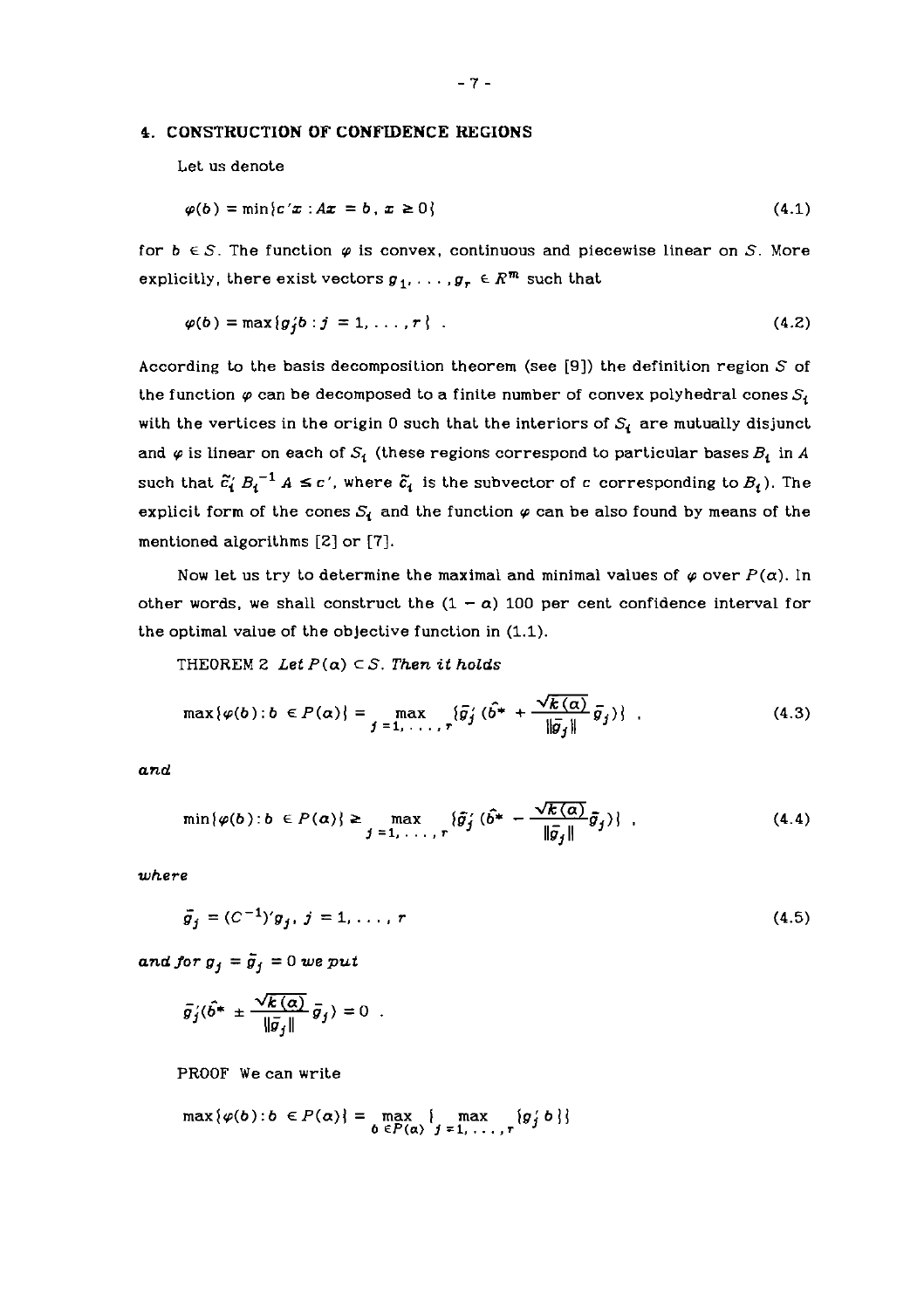REMARK 7 This work is not the first one dealing with confidence regions in linear programs with random coefficients. E.g., results have been obtained by means of projection of rectangulars in which the values  $(A, B, c)$  lie with a given probability (see  $[6,$  section 13.1] or  $[8]$ ). These rectangulars are defined by means of the mean values and standard deviations of the random components of  $(A, b, c)$ and do not make use of the correlation structure (relations among particular random components) how it is the case when projecting elipsoids.

If we carry out a more detailed analysis of (1.1) as the problem of parametric programming with the (vector) parameter b (i.e. if one finds explicitly the decomposition of the solvability region S to the cones  $S_i$ ) then it is even possible to construct a confidence region for the optimal decision in (1.1). We shall show such construction including the application of Theorem 1 and CorolIary of Theorem 2 in the following example which is simple enough to demonstrate dearly the previous theory. The application for real examples assumes the exploitation of software from statistics and linear parametric programming.

EXAMPLE The authors of [7] investigated the following problem

$$
\min\{x_2 + x_3 + 3x_4\}
$$
  
s.t.  $x_1 - 2x_2 + x_3 - x_4 + x_5 = b_1$   
 $2x_1 + 3x_2 - x_3 + 2x_4 + x_6 = b_2$   
 $-x_1 + 2x_2 + 3x_3 - 3x_4 + x_6 + x_7 = b_3$   
 $x_1, \ldots, x_7 \ge 0$  (4.11)

In this case it is

$$
S = \{b \in \mathbb{R}^3 : 3b_1 + 2b_2 \ge 0, 3b_2 + b_3 \ge 0, b_1 + b_2 \ge 0, (4.12)
$$
  

$$
13b_1 + 8b_2 + b_3 \ge 0, 3b_2 + 2b_3 \ge 0\}
$$

and

$$
\varphi(b) = \max \{0, -\frac{1}{2}b_1, -b_2, -\frac{3}{4}b_1 - \frac{3}{4}b_3\}
$$
\n
$$
-\frac{9}{8}b_1 - \frac{5}{8}b_3, -\frac{3}{4}b_2 - \frac{3}{2}b_3\}
$$
\n(4.13)

for  $b \in S$ . Table 1 contains the description of all cones  $S_i$  from the decomposition of S including the corresponding forms of  $\varphi$  and the optimal bases  $B_i$ .

Let the  $(1 - \alpha)$  100 per cent prediction region (2.16) have the following form

$$
\begin{bmatrix} b_1 + 15.5 \\ b_2 - 142.7 \\ b_3 - 87.3 \end{bmatrix} \begin{bmatrix} 6.25 & -3 & 0.75 \\ -3 & 19.93 & -9.39 \\ 0.75 & -9.39 & 17.46 \end{bmatrix} \begin{bmatrix} b_1 + 15.5 \\ b_2 - 142.7 \\ b_3 - 87.3 \end{bmatrix} \le 6.76 , \qquad (4.14)
$$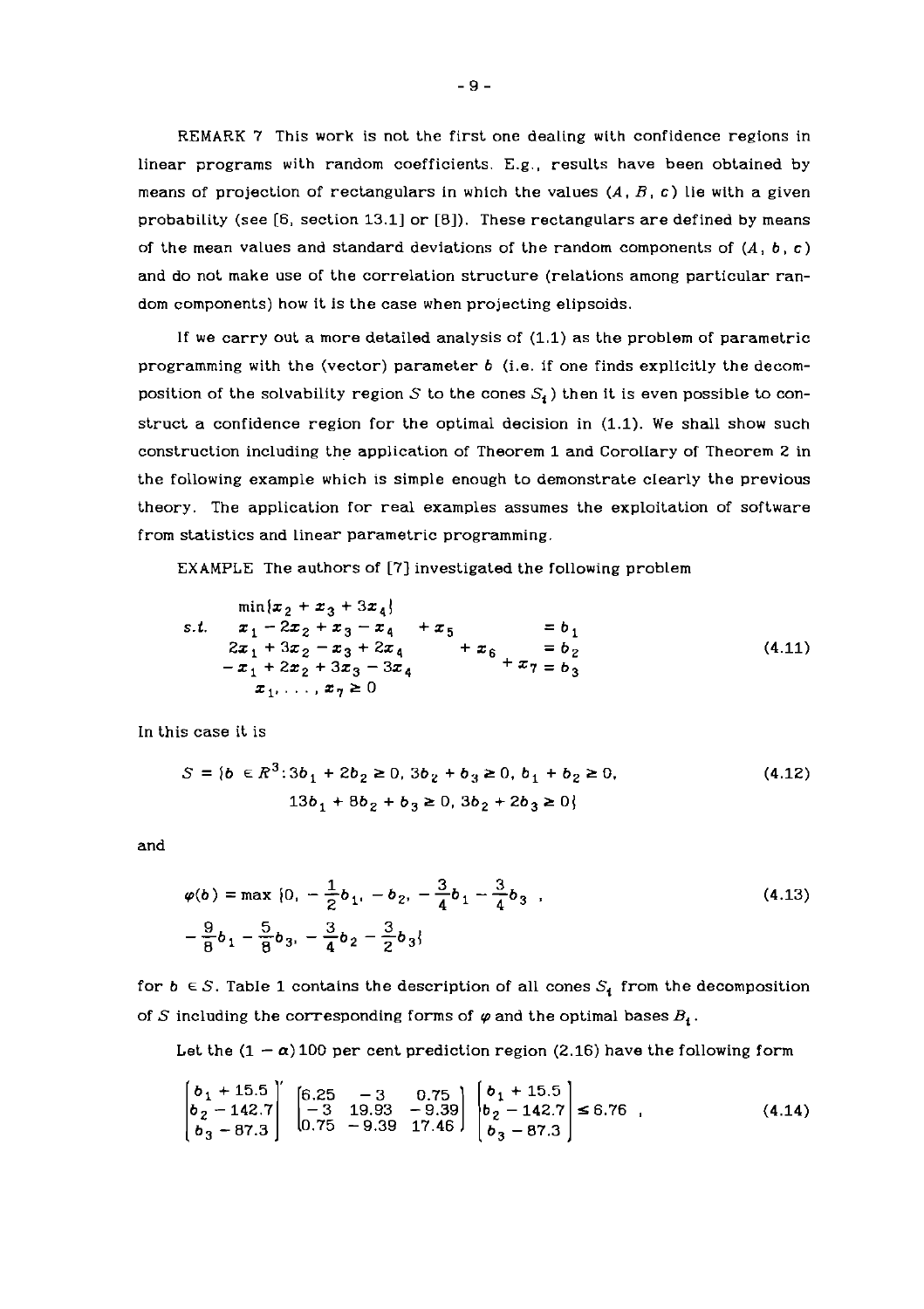According to  $(4.12)$  the vectors  $h_i$  from  $(3.2)$  are

$$
h_1 = \begin{bmatrix} 3 \\ 2 \\ 0 \end{bmatrix}, \quad h_2 = \begin{bmatrix} 0 \\ 3 \\ 1 \end{bmatrix}, \quad h_3 = \begin{bmatrix} 1 \\ 1 \\ 0 \end{bmatrix}, \quad h_4 = \begin{bmatrix} 13 \\ 8 \\ 1 \end{bmatrix}, \quad h_5 = \begin{bmatrix} 0 \\ 3 \\ 2 \end{bmatrix}
$$
(4.16)

*and according to* **(4.13)** *the vectors* **g,** *from* **(4.2)** *are* 

$$
g_1 = \begin{bmatrix} 0 \\ 0 \\ 0 \end{bmatrix}, \quad g_2 = \begin{bmatrix} -1/2 \\ 0 \\ 0 \end{bmatrix}, \quad g_3 = \begin{bmatrix} 0 \\ -1 \\ 0 \end{bmatrix}, \quad g_4 = \begin{bmatrix} -3/4 \\ 0 \\ -3/4 \end{bmatrix},
$$

$$
g_5 = \begin{bmatrix} -9/8 \\ 0 \\ -5/8 \end{bmatrix}, \quad g_6 = \begin{bmatrix} 0 \\ -3/4 \\ -3/2 \end{bmatrix}
$$
(4.17)

*The left-hand-sides of the inequalities* **(3.8)** *(or equivalently of* **(3.9)** *or* **(3.10))** *are* 

$$
235.03, 512.86, 125.76, 1010.72, 599.61 . \t(4.18)
$$

*Since each of these values is non-negative the elipsoid* **(4.14)** *is the subset of the solvability region* **(4.12).** *The corresponding confidence region for the optimal value of the objective function is according to* **(4.9)** *or* **(4.10)** 

$$
[7.21, 8.29] \t(4.19)
$$

If the vector  $\hat{b}$  is replaced by the vector

$$
\dot{\mathbf{b}} = (43.5, 112.8, 90.3)'
$$
\n
$$
(4.20)
$$

*then the problem stays solvable and the confidence interval is* 

$$
[0, 0] \tag{4.21}
$$

*so that the objective function has the optimal value* **0** *with the probability at least*   $1 - \alpha$ .

The cones  $S_i$  can be written formally as

$$
S_i = \{b \in \mathbb{R}^3 : H_i b \ge 0\}, i = 1, ..., 9
$$
\n(4.22)

where  $H_i$  are (3,3) matrices, e.g. it is

$$
H_3=\begin{bmatrix} 0 & 0 & -1 \\ 1 & 0 & 1 \\ 0 & 1 & 2 \end{bmatrix}
$$

Then it is not difficult to verify that the  $(1 - \alpha)100$  per cent confidence region for *the optimal decision in* **(4.11)** *can be taken as*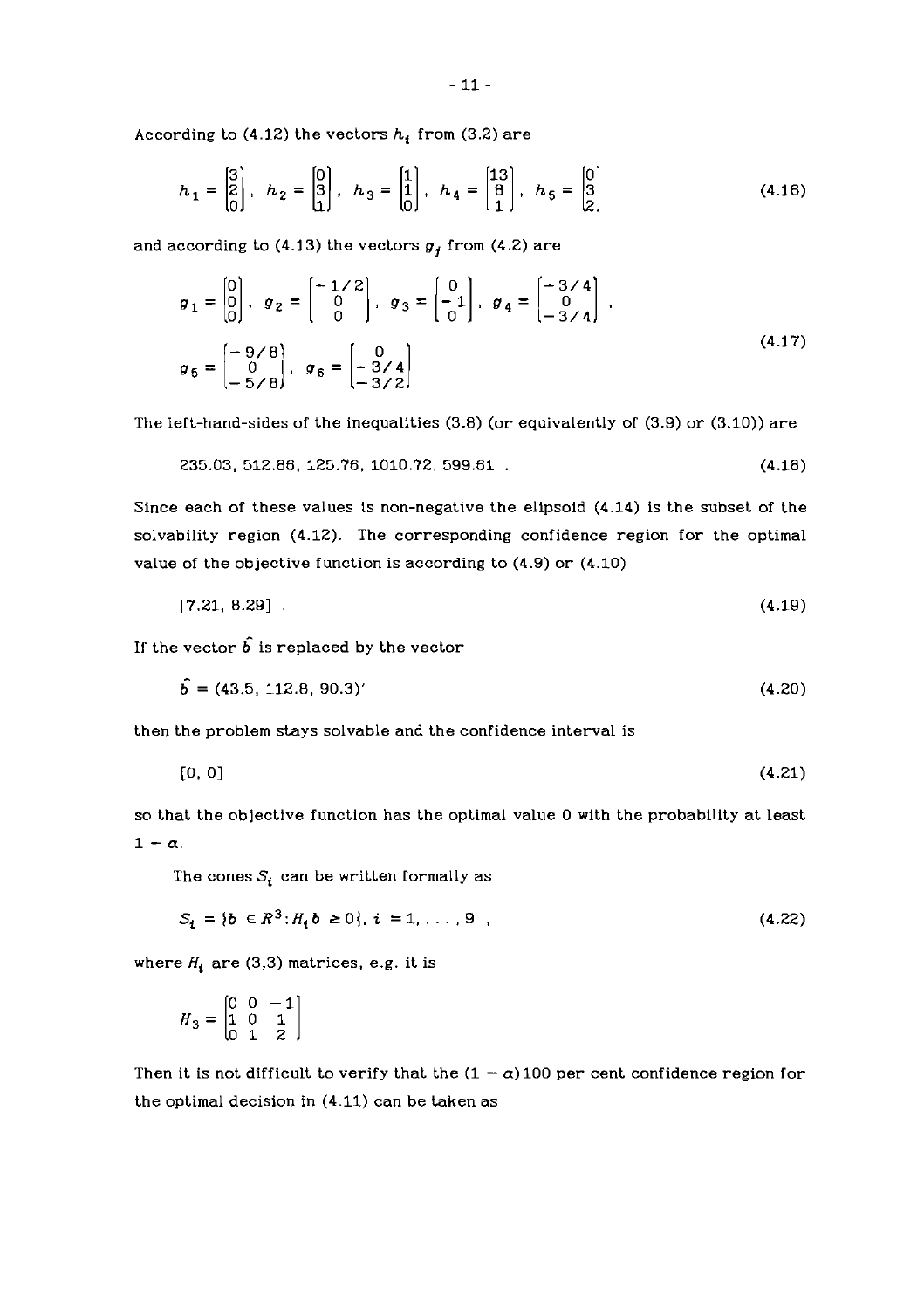### *5.* **APPLICATION OF BUNCHING METHOD**

The method of bunching [12] and especially its trickling down modification in combination with Schur-complement bases updates [13] is the efficient tool for solving linear programs with variable right-hand-sides (a bunch is such subset of a given set of right-hand-side vectors which corresponds to the same optimal basis of the program).

In our case the bunching method will enable to solve in an efficient way a lot of problems of the type

$$
\{\min c'x : Ax = z^k, x \ge 0\}, k = 1, ..., K
$$
\n(5.1)

(the points  $z^k$  are chosen from the elipsoid  $P(\alpha)$ ) without performing explicitly the decomposition of the solvability region  $S$  to the cones  $S_i$ .

As the choice of the points  $z^k$  is concerned one can use various strategies. E.g., it is possible to choose the points  $z^k$  randomly from the surface of the elipsoid  $P(\alpha)$ . If we transform the coordinates according to (3.4) then we can generate these points uniformly from the surface of the sphere (3.5) taking

$$
z_1^* = \hat{b}_1^* + \sqrt{k(\alpha)} \cos \vartheta_1 \cos \vartheta_2 \cos \vartheta_3 \cdots \cos \vartheta_{m-1}
$$
  
\n
$$
z_2^* = \hat{b}_2^* + \sqrt{k(\alpha)} \sin \vartheta_1 \cos \vartheta_2 \cos \vartheta_3 \cdots \cos \vartheta_{m-1}
$$
  
\n
$$
z_3^* = \hat{b}_3^* + \sqrt{k(\alpha)} \sin \vartheta_2 \cos \vartheta_3 \cos \vartheta_4 \cdots \cos \vartheta_{m-1}
$$
  
\n
$$
z_4^* = \hat{b}_4^* + \sqrt{k(\alpha)} \sin \vartheta_3 \cos \vartheta_4 \cos \vartheta_5 \cdots \cos \vartheta_{m-1}
$$
  
\n
$$
\vdots
$$
  
\n
$$
z_{m-1}^* = \hat{b}_{m-1}^* + \sqrt{k(\alpha)} \sin \vartheta_{m-2} \cos \vartheta_{m-1}
$$
  
\n
$$
z_m^* = \hat{b}_m^* + \sqrt{k(\alpha)} \sin \vartheta_{m-1}
$$
 (5.2)

where  $0 \le \vartheta_1 \le 2\pi$ ,  $-\pi/2 \le \vartheta_2 \le \pi/2$ , ...,  $-\pi/2 \le \vartheta_{m-1} \le \pi/2$  are independent random variables with uniform distributions on their ranges.

The trickling down procedure can be started in the point  $\hat{b}^*$  (the center of the sphere  $P^*(\alpha)$ . Let  $B^*_{(1)}$  be the optimal basis for this point  $\hat{b}^*$  (it holds obviously  $B_{(1)}^*$  = CB<sub>(1)</sub>, where B<sub>(1)</sub> is the optimal basis for the point  $\hat{b}$  before the transformation (3.4) since the problem (1.1) can be written equivalently as  ${\min c: x : \mathbb{C}Ax = \mathbb{C}b, x \ge 0}$ . Let  $z^{1^*} = (z_1^{1^*}, \ldots, z_m^{1^*})'$  be the first point generated according to (5.2). By using trickling down procedure (i.e. the proper se-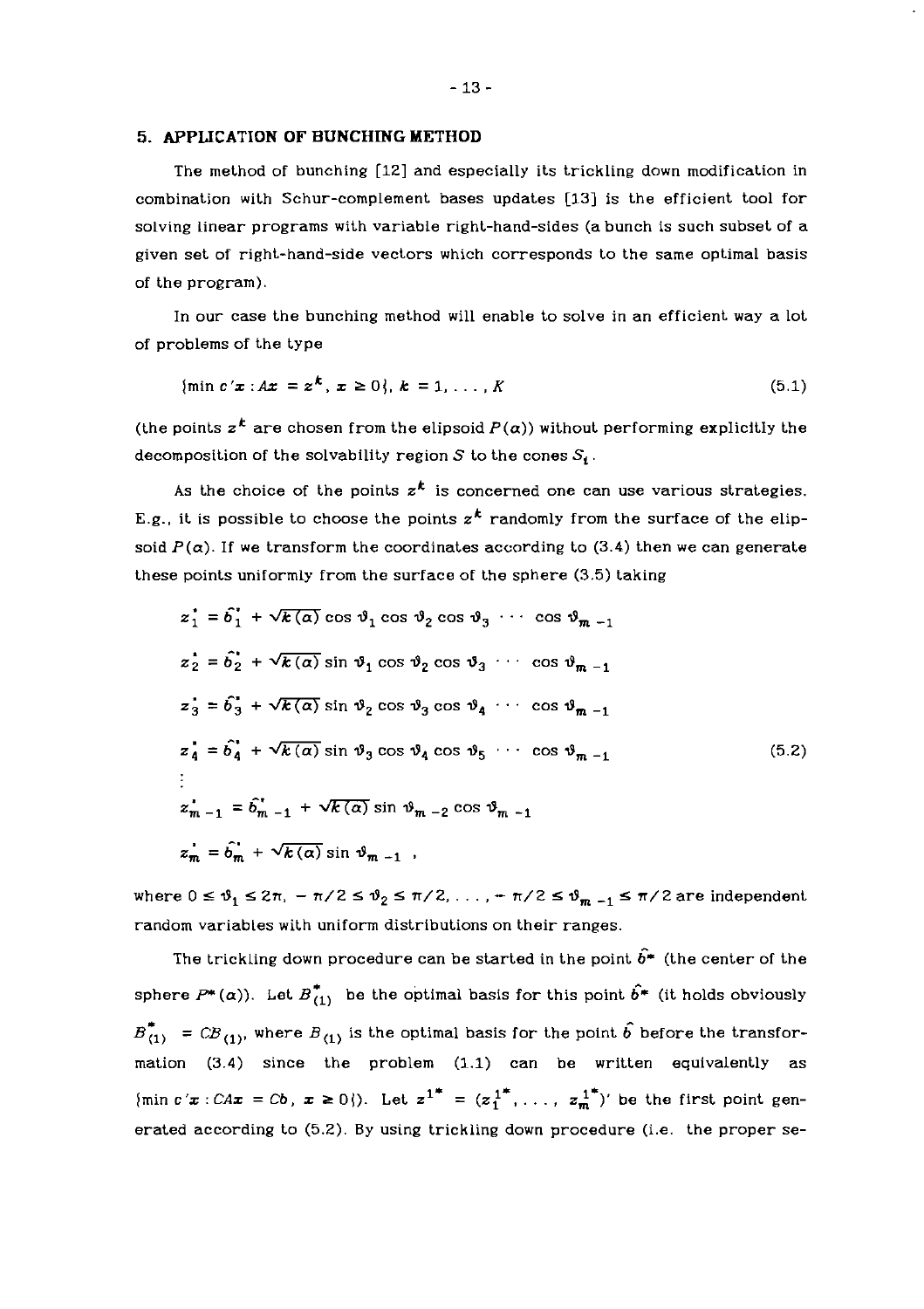#### **REFERENCES**

- 1 Box, G.E.P., Jenkins, G.M. Time Series Analysis, Forecasting and Control. Holden Day, San Francisco 1970.
- 2 Gal. T., Nedoma, J. Multiparametric linear programming. Management Science 18, 1972, 406-422.
- 3 Granger, C.W.J., Newbold, P. Forecasting Economic Time Series. Academic Press, New York 1977.
- 4 Hymans, S.H. Simultaneous confidence intervals in econometric forecasting. Econometrica 36. 1968. 18-30.
- 5 Johnston, J. Econometric Methods. McGraw-Hill. New York 1972.
- 6 Judin. D.B. Mathematical Methods of Control under Incomplete Information (Problems and Methods of Stochastic Programming). Sov. radio. Moskva 1974 (in Russian).
- 7 Nozicka, F., Guddat, J., Hollatz, H., Bank, B. Theorie der linearen parametrischen Optimierung. Akademie-Verlag. Berlin 1974.
- 8 Theodorescu. R. Random programs. Math. Operationsforsch. Statist. 3. 1972. 19-47.
- 9 Walkup, D., Wets, R. Lifting projections of convex polyedra. Pacific J. Mathem. 28, 1969, 465-475.
- 10 Wets, R. Programming under uncertainty: the equivalent convex program. J. SIAM Appl. Math. 14, 1966, 89-105.
- 11 Wets, R. Stochastic programs with fixed recourse: the equivalent deterministic program. SIAM Review 16, 1974, 309-339.
- 12 Wets, R. Stochastic programming: solution techniques and approximation schemes. In: Mathematical Programming: The State of the Art (A. Bachem, M. Grotsched, B. Korte eds.). Springer, Berlin 1983, 566-603.
- 13 Wets, R. Large scale linear programming techniques in stochastic programming. IIASA Working Paper. WP-84-90. Laxenburg, Austria 1984.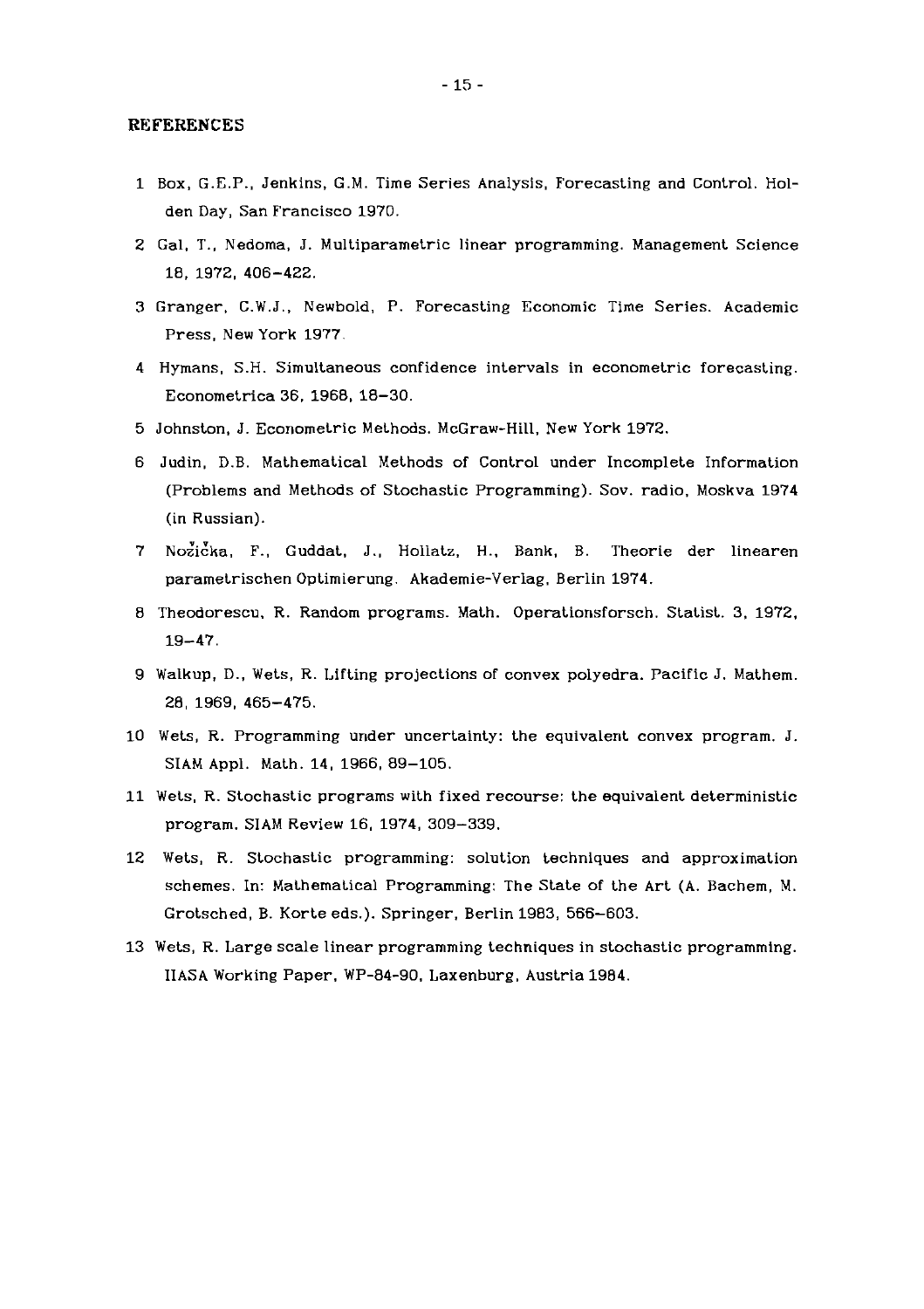may be convenient tool for this purpose. In the initial stage of such analysis based on prediction regions one should investigate whether the prediction region for b with a prescribed confidence probability (e.g. 95%) is the subset of such region for **6** in which the problem (1.1) is solvable (so called solvability region). This problem is discussed in section 3 while the construction of the confidence regions is described in section 4 including a simple example which demonstrates it. A possible application of so called bunching method [12], [13] for the considered situation is suggested in section 5.

REMARK 1 Although the simplest case with random **6** only is considered in this work the method could be extended in principal to more general situations. The case with random c only is equivalent to the case discussed here due to duallty.

#### **2. CONSTRUCTION OF PREDICTION REGIONS IN PRACTICE**

In this section the both mentioned methods of quantitative prediction are reminded:

a) Prediction based on econometric modeling (see e.g. [5]) is a general method which includes as a special case e.g. the prediction based on the classical regression analysis. If using thls method we must e.g. have at our disposal the estimated model of simultaneous equations in the reduced form

$$
y_t = \Pi x_t + v_t, t = 1, \dots, T
$$
 (2.1)

Here  $y_t = (y_{1t}, \ldots, y_{mt})'$  is a vector of endogenous variables in time *t* which is explained by a vector of predetermined variables  $x_t = (x_{1t}, \ldots, x_{kt})'$  in time t (the object of the prediction are the endogenous variables),  $\Pi$  is a  $(m, k)$  matrix of parameters and  $v_t = (v_{1t}, \ldots, v_{mt})'$  is a vector of disturbances in time t. One assumes that  $Ev_t = 0$ ,  $Ev_t v_t' = \sum_{vv}$  (a positive-definite matrix) and  $Ev_s v_t' = 0$  for  $s \neq t$ . The model can be summarized for all  $t$  as

$$
Y = X\Pi' + V \tag{2.2}
$$

where  $Y = (y_1, \ldots, y_T)'$ ,  $X = (\mathbf{x}_1, \ldots, \mathbf{x}_T)'$  and  $V = (v_1, \ldots, v_T)'$ . The classical OLS (Ordinary Least Squares) estimator of Il has the form

$$
\widehat{\Pi} = Y'X(X'X)^{-1} \tag{2.3}
$$

Let  $\hat{x}_{T+h}$  be a vector of predicted predetermined variables for time  $T+h$  which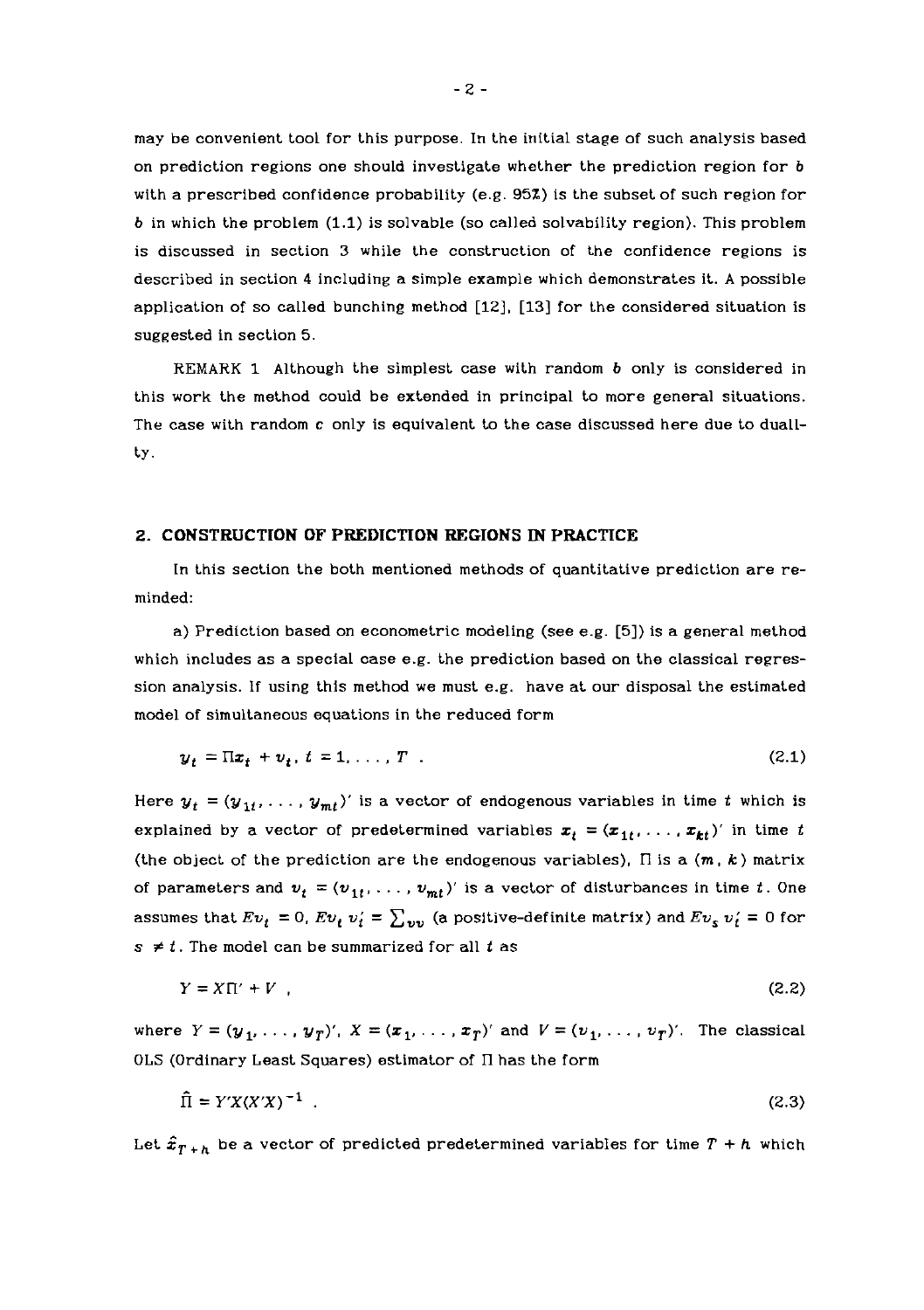b) Prediction in the framework of Box-Jenkins approach (see [I], **131)** is exploited by many statisticians and econometricians as a very flexible and fruitful prediction mothod. Similarly as in the econometric modeling one must construct an appropriate model at first. Box-Jenkins methodology utilizes so called ARMA (p, q) models (or their various modifications) of the form

$$
y_t + A_1 y_{t-1} + \cdots + A_p y_{t-p} = \varepsilon_t + B_1 \varepsilon_{t-1} + \cdots + B_q \varepsilon_{t-q} \quad , \tag{2.10}
$$

where  $y_t$  is the modeled m-dimensional process,  $A_1, \ldots, A_p$  and  $B_1, \ldots, B_q$  are  $(m, m)$  matrices of parameters and  $\varepsilon_t$  is the m-dimensional white noise, i.e.  $E \varepsilon_t = 0$ ,  $E \varepsilon_t \varepsilon_t' = \sum$  (a positive-definite matrix),  $E \varepsilon_s \varepsilon_t' = 0$  for  $s \neq t$ . Then under general conditions the optimal point prediction for time  $T + h$  can be written as

$$
\hat{y}_{T+h} = \sum_{j=0}^{\infty} C_{j+h} \epsilon_{T-j} \quad . \tag{2.11}
$$

where the  $(m, m)$  matrices  $C_i$  fulfill the following power series equation

$$
(I + A_1 z + \cdots + A_p z^p)(I + C_1 z + C_2 z^2 + \cdots)
$$
  
=  $I + B_1 z + \cdots + B_q z^q$ . (2.12)

The corresponding  $(1 - \alpha)$  100 per cent prediction region has the form

$$
(\mathcal{Y}_{T+h} - \hat{\mathcal{Y}}_{T+h})'V(h)^{-1}(\mathcal{Y}_{T+h} - \hat{\mathcal{Y}}_{T+h}) \leq \chi_m^2(\alpha) \quad . \tag{2.13}
$$

where

$$
V(h) = \sum_{j=0}^{h-1} C_j \sum C_j
$$
 (2.14)

is the covariance matrix of the error  $y_{T+h} - \hat{y}_{T+h}$  of the prediction and  $\chi^2_m(\alpha)$  is the tabulated critical value of chi-squared distribution with  $m$  degrees of freedom and the level of significance  $\alpha$ .

The following conclusion can be drawn from the previous text. In both prediction methods (and also in other less important ones) the appropriate  $(1 - \alpha)100$ per cent prediction region has the geometric form of an elipsoid. This elipsoid can be written generally for the program (1.1) as

$$
(b - \hat{b})'V(b - \hat{b}) \le k(\alpha) \tag{2.15}
$$

where  $\hat{b}$  is a known vector (the center of the elipsoid), V is a known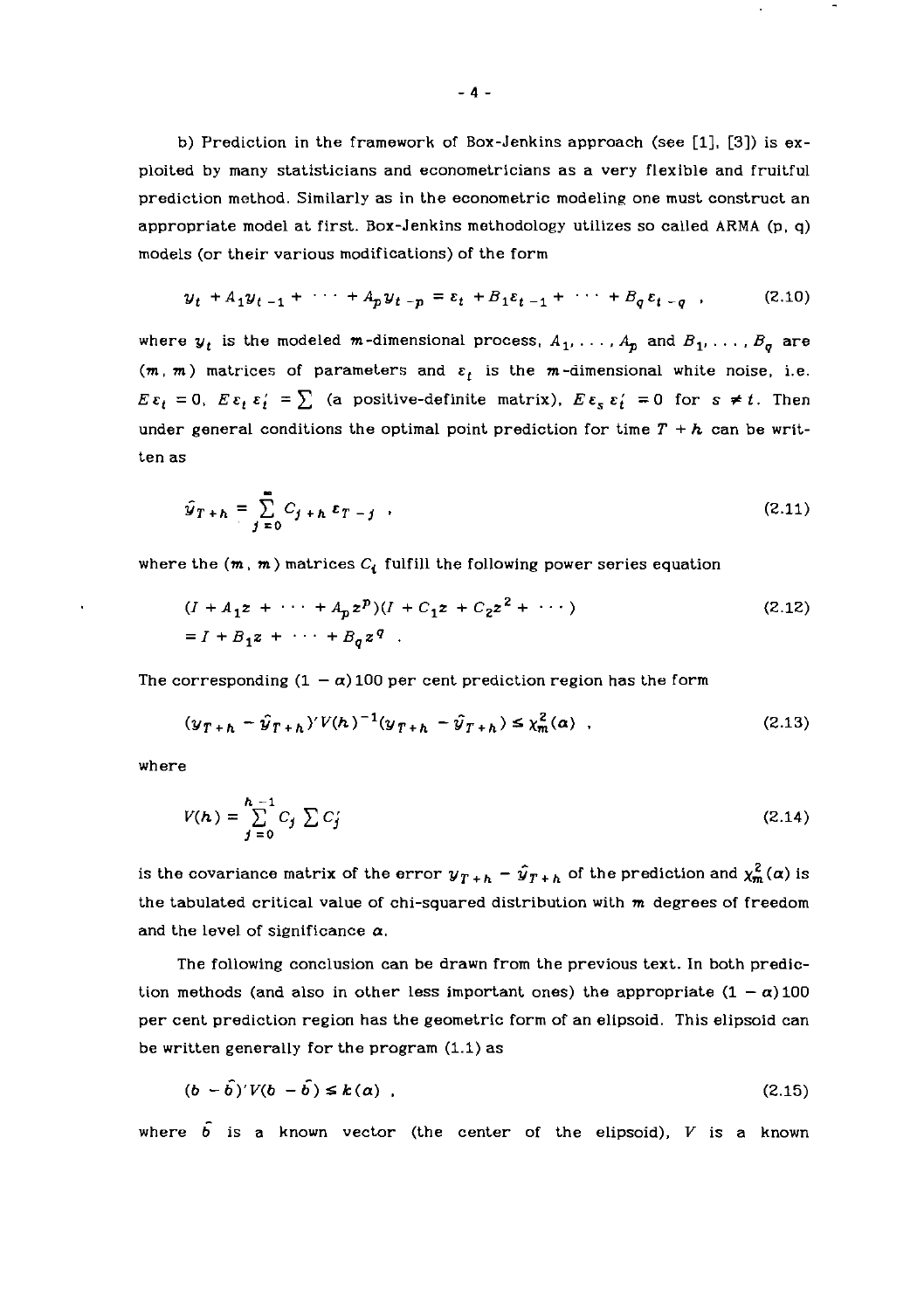$$
P^*(\alpha) = \{b^* \in R^m : (b^* - \hat{b}^*)'(b^* - \hat{b}^*) \le k(\alpha)\},
$$
\n(3.5)

which is a m-dimensional sphere with the center  $\hat{b}^*$  and the radius  $\sqrt{k(\alpha)}$ . The transformed solvability region *S* has the form

$$
S^* = \{b^* \in R^m : \bar{h}_i \; b^* \geq 0, \; i = 1, \ldots, N\} \tag{3.6}
$$

where

 $\mathbb{R}^2$ 

$$
\overline{h}_t = (C^{-1})' h_t, \, t = 1, \dots, N \tag{3.7}
$$

If the interior of the elipsoid  $P(\alpha)$  (denoted as int  $P(\alpha)$ ) contains the zero vector 0 (or equivalently if the zero vector 0 lies in int  $P^*(\alpha)$ ) then the problem discussed in this section has the following simple solution.

LEMMA 1 *Let*  $0 \in intP(\alpha)$ . *Then the inclusion*  $P(\alpha) \subset S$  *is true if and only*  $if S = R^m$ .

PROOF Lemma is obvious since *S* is a cone with the vertex in 0 and  $P(\alpha)$  is an elipsoid.

General solution of the considered problem is given in the following theorem.

THEOREM 1 *The inclusion*  $P(a) \subset S$  *is true if and only if it holds* 

$$
\overline{h}'_i \; (\widehat{b}^* - \frac{\sqrt{k(\alpha)}}{\|\overline{h}_i\|} \overline{h}_i) \ge 0, \, i = 1, \dots, N \quad , \tag{3.8}
$$

*where*  $\|\|$  *is the usual Eucleidian norm in*  $R^m$ *.* 

PROOF  $P(\alpha) \subset S$  is equivalent to  $P^*(\alpha) \subset S^*$  and this last inclusion holds iff the sphere  $P^*(\alpha)$  with the center  $\hat{b}^*$  and the radius  $\sqrt{k(\alpha)}$  lies in all half-spaces  $\{b^* \in R^m : \overline{h_i} b^* \geq 0\}$ ,  $i = 1, ..., N$ . This last condition is obviously equivalent to (3.8).

REMARK 4 The inequalities (3.8) can be written in the equivalent form

$$
h'_i \hat{b} - \sqrt{k(a)} \| \bar{h}_i \| \ge 0, \, i = 1, \dots, N \tag{3.9}
$$

or

$$
h'_{i} \hat{b} - \sqrt{k(\alpha)h'_{i}V^{-1}h_{i}} \ge 0, i = 1,..., N
$$
 (3.10)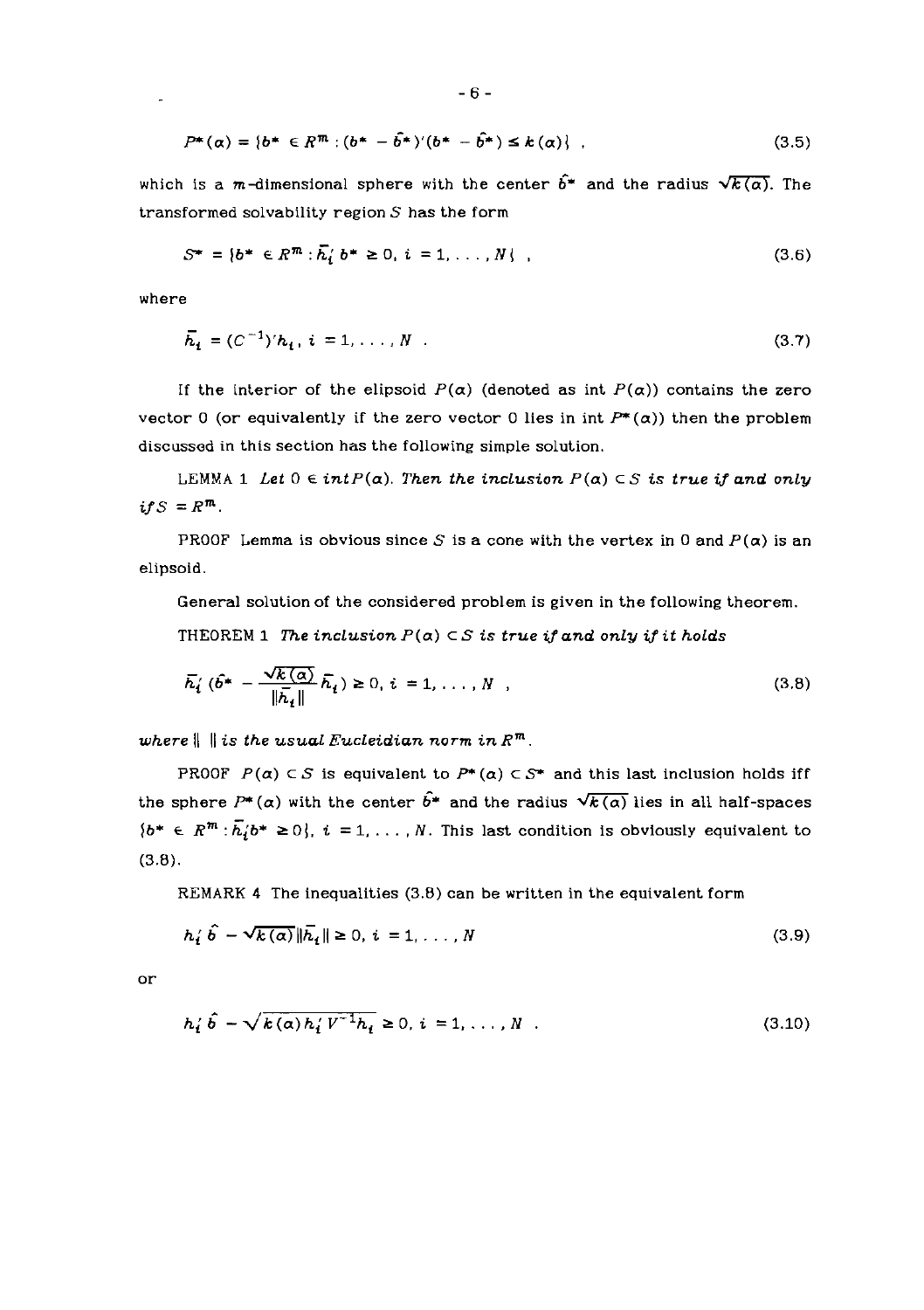$$
= \max_{b^* \in P^*(a)} \{ \max_{j=1,\dots,r} {\{\tilde{g}_j \; b^* \}} = \max_{j=1,\dots,r} {\max_{b^* \in P^*(a)} {\{\tilde{g}_j \; b^* \}}}.
$$

Now the relation (4.3) is proved since it obviously holds  
\n
$$
\max_{\mathbf{b'} \in P^*(\alpha)} {\{\tilde{g}_j \; \mathbf{b^*}\}} = \bar{g}_j' \; (\hat{\mathbf{b^*}} + \frac{\sqrt{k(\alpha)}}{\|\bar{g}_j\|} \bar{g}_j)
$$
\n(4.6)

(we maximize the linear function  $\vec{g}_j' b^*$  over the sphere with the center  $\vec{b^*}$  and the radius  $\sqrt{k(\alpha)}$ ; the maximal value is achieved in the point where the vector directed from  $\hat{b}^*$  as the gradient  $\bar{g}_j$  of the function  $\bar{g}_j' b^*$  crosses the surface of the sphere, i.e. in the point  $\hat{b}^* + (\sqrt{k(\alpha)}/\|\tilde{g}_j\|)\tilde{g}_j)$ .

As the relation (4.4) is concerned we have

$$
\min\{\varphi(b):b\in P(\alpha)\}=\min_{b^*\in P^*(a)}\{\max_{j=1,\ldots,r}\{\bar{g}_j's^*\}\}\geq \max_{j=1,\ldots,r}\{\min_{b^*\in P^*(a)}\bar{g}_j's^*\}.
$$

The last inequality holds since it is

$$
\max_{j=1,\ldots,r} \{\tilde{g}_j' b^* \} \geq \max_{j=1,\ldots,r} \{ \min_{b^* \in P^*(a)} \{\tilde{g}_j' b^* \} \}
$$
(4.7)

for each  $b^* \in P^*(a)$  so that we can replace the left-hand-side of (4.7) by its minimal value over  $b^* \in P^*(a)$ . The proof is finished because one can derive in the same way as (4.6) that

way as (4.6) that  
\n
$$
\min_{\boldsymbol{\delta}^* \in P^*(\boldsymbol{\alpha})} \{\bar{g}_j' \boldsymbol{b}^* \} = \bar{g}_j' \left( \hat{b}^* - \frac{\sqrt{k(\boldsymbol{\alpha})}}{\|\bar{g}_j\|} \bar{g}_j \right) .
$$
\n(4.8)

COROLLARY Let  $P(a) \subset S$ . Then the interval of the form

$$
\left\{\max_{j=1,\ldots,r}\{\bar{g}_j'(\hat{b}^*-\frac{\sqrt{k(\alpha)}}{\|\bar{g}_j\|}\bar{g}_j)\},\max_{j=1,\ldots,r}\{\bar{g}_j'(\hat{b}^*+\frac{\sqrt{k(\alpha)}}{\|\bar{g}_j\|}\bar{g}_j)\}\right\} \qquad (4.9)
$$

*is the confidence interval for the optimal value of the objective function in*   $(1.1)$  with the confidence probability at least  $1 - \alpha$ .

REMARK 5 The interval (4.9) can be written again in the equivalent form

$$
\left[\max_{j=1,\ldots,r} \{\mathbf{g}_j'\,\hat{\mathbf{b}} - \sqrt{k(\alpha)}\|\bar{\mathbf{g}}_j\|\right], \max_{j=1,\ldots,r} \{\mathbf{g}_j'\,\hat{\mathbf{b}} + \sqrt{k(\alpha)}\|\bar{\mathbf{g}}_j\|\}\right].
$$
 (4.10)

REMARK 6 Since the function  $\varphi(b)$  attains the value +  $\infty$  outside the set S (see e.g. [11]) one can omit the assumption  $P(\alpha) \subset S$  in the previous Corollary and formulate it in such a way that the optimal objective value lies in the interval (4.9) or is equal to  $+ \infty$  with the probability at least  $1 - \alpha$ .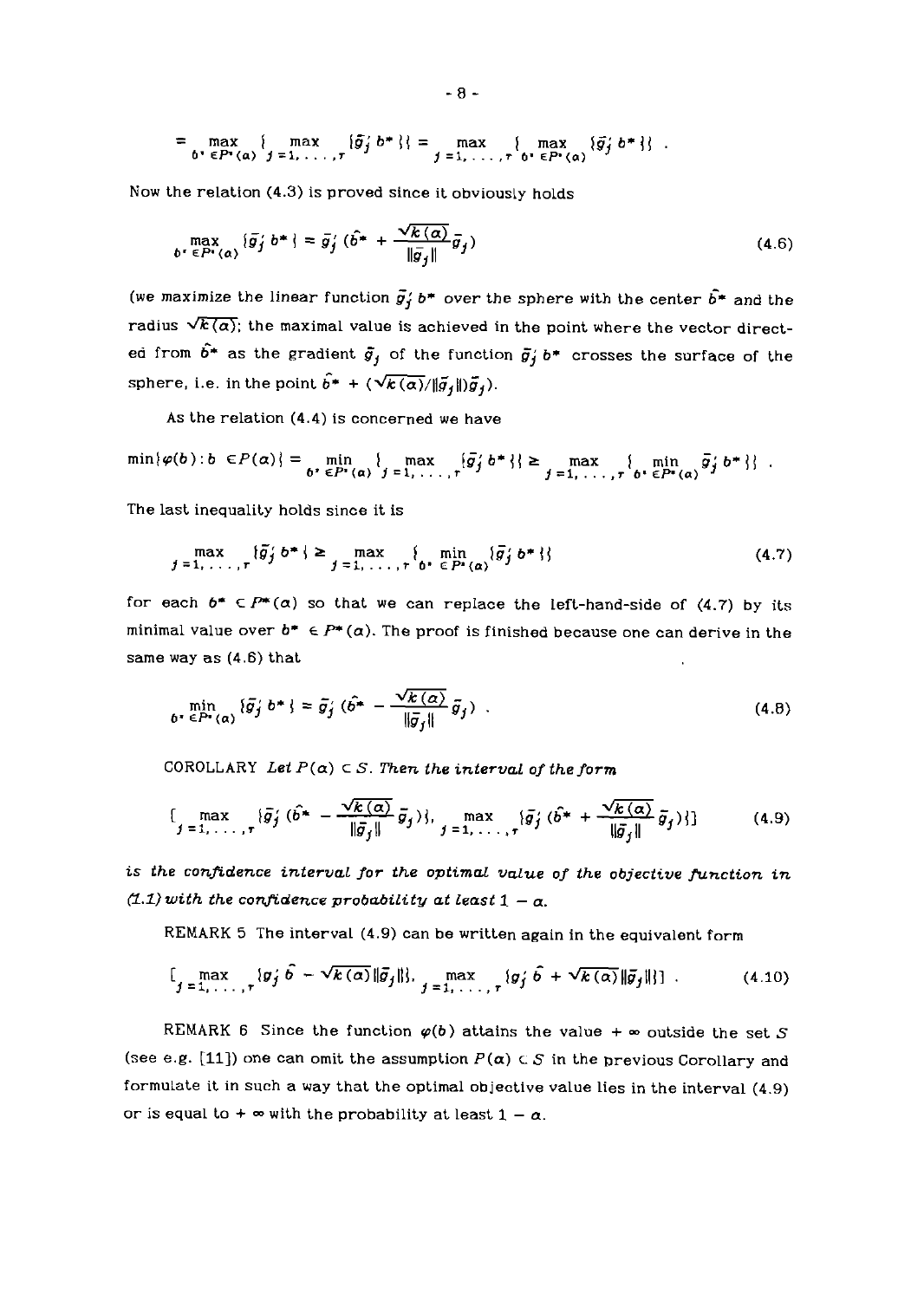| t.           | $S_i$                                                                                                                              | $\varphi(b)$                               | $B_i$<br>(numbers of columns of $A$ ) |
|--------------|------------------------------------------------------------------------------------------------------------------------------------|--------------------------------------------|---------------------------------------|
| $\mathbf{1}$ | $b_1 \ge 0, b_2 \ge 0, b_3 \ge 0$                                                                                                  | 0                                          | (5, 6, 7)                             |
|              | $2 \mid b_1 \geq 0, -2b_1 + b_2 \geq 0,$<br>$b_1 + b_3 \ge 0$                                                                      | 0                                          | (1, 6, 7)                             |
|              | $3 - b_3 \ge 0, b_1 + b_3 \ge 0,$<br>$b_2 + 2b_3 \ge 0$                                                                            | 0                                          | (1, 5, 6)                             |
| 4            | $b_1 \ge 0$ , $2b_1 - b_2 \ge 0$ ,<br>$b_2 + 2b_3 \ge 0$                                                                           | 0                                          | (1, 5, 7)                             |
| 5.           | $-b_1 \ge 0$ , $3b_1 + 2b_2 \ge 0$ ,<br>$b_1 + b_3 \ge 0$                                                                          | $-\frac{1}{2}b_1$                          | (2, 6, 7)                             |
|              | $6   -b_2 \ge 0, b_1 + b_2 \ge 0,$<br>$3b_2 + b_3 \ge 0$                                                                           | $- b_2$                                    | (3, 5, 7)                             |
| 7.           | $-b_1 - b_3 \ge 0$ , $3b_1 - b_3 \ge 0$ , $-\frac{3}{4}b_1 - \frac{3}{4}b_3$ (1, 4, 6)<br>$-b_1 + b_2 + b_3 \ge 0$                 |                                            |                                       |
|              | $8 \Big  -b_1 - b_3 \ge 0, -3b_1 + b_3 \ge 0 \Big  -\frac{9}{8}b_1 - \frac{5}{8}b_3 \Big $ (2, 4, 6)<br>$13b_1 + 8b_2 + b_3 \ge 0$ |                                            |                                       |
| 9            | $-b_2 - 2b_3 \ge 0$ , $3b_2 + 2b_3 \ge 0$ ,<br>$b_1 - b_2 - b_3 \ge 0$                                                             | $-\frac{3}{4}b_2-\frac{3}{2}b_3$ (1, 4, 5) |                                       |

Table 1 The analysis of the linear parametric problem (4.11)

 $i.e.$ 

$$
\hat{b} = \begin{bmatrix} -15.5 \\ 142.7 \\ 87.3 \end{bmatrix}, V = \begin{bmatrix} 6.25 & -3 & 0.75 \\ -3 & 19.93 & -9.39 \\ 0.75 & -9.39 & 17.46 \end{bmatrix}, C = \begin{bmatrix} 2.5 & -1.2 & 0.3 \\ 0 & 4.3 & -2.1 \\ 0 & 0 & 3.6 \end{bmatrix}
$$
(4.15)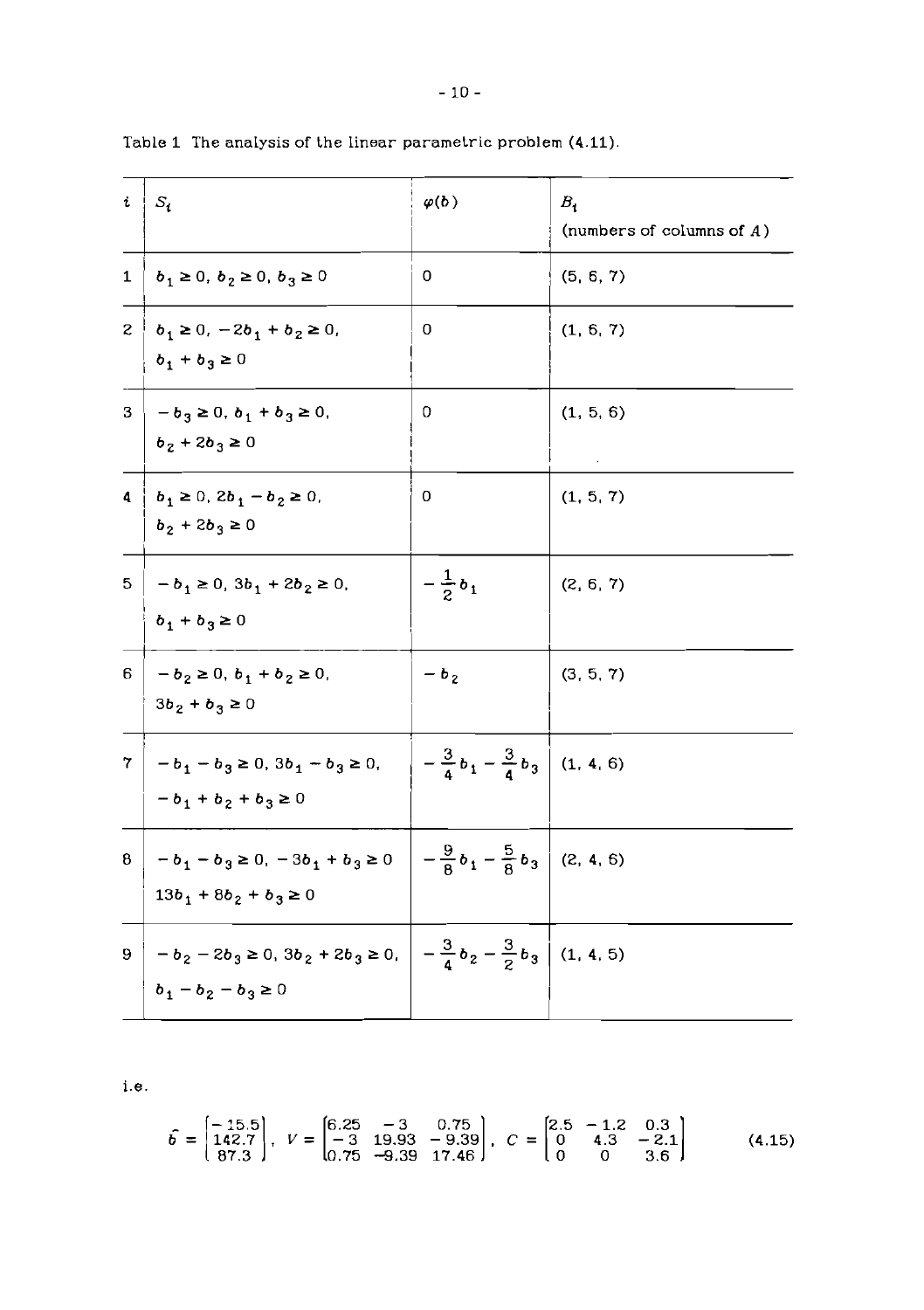$$
\bigcup_{i=1}^{9} \{x \in R^{7} : (\tilde{x}_{i} - B_{i}^{-1}\hat{b})'B'_{i}VB_{i}(\tilde{x}_{i} - B_{i}^{-1}\hat{b}) \leq k(\alpha), H_{i}B_{i}\tilde{x}_{i} \geq 0\},
$$
 (4.23)

where  $\tilde{x}_i$  denotes such subvector of the vector  $x \in R^7$  which corresponds to the basis  $B_i$ . E.g. if we use the prediction region (4.14) then the set with the index  $i = 1$  in the union (4.23) has the form

$$
\begin{aligned}\n\{\boldsymbol{x} \in \mathbb{R}^7 : \begin{bmatrix} x_5 + 15.5 \\ x_6 - 142.7 \\ x_7 - 87.3 \end{bmatrix} \begin{bmatrix} 6.25 & -3 & 0.75 \\ -3 & 19.93 & -9.39 \\ 0.75 & -9.39 & 17.46 \end{bmatrix} \begin{bmatrix} x_5 + 15.5 \\ x_6 - 142.7 \\ x_7 - 87.3 \end{bmatrix} \le 6.76 \quad (4.24) \\
\end{aligned}
$$
\n
$$
\begin{aligned}\nx_1 = x_2 = x_3 = x_4 = 0, \ x_5 \ge 0, \ x_6 \ge 0, \ x_7 \ge 0\n\end{aligned}
$$

and the set with the index  $i = 2$  has the form

$$
\{x \in \mathbb{R}^7 : \begin{bmatrix} x_1 + 15.5 \\ x_6 - 173.7 \\ x_7 - 71.8 \end{bmatrix} \begin{bmatrix} 127.49 & 46.25 & -35.49 \\ 46.25 & 19.93 & -9.39 \\ -35.49 & -9.39 & 17.46 \end{bmatrix} \begin{bmatrix} x_1 + 15.5 \\ x_6 - 173.7 \\ x_7 - 71.8 \end{bmatrix} \le 6.76 , (4.25)
$$
  

$$
x_2 = x_3 = x_4 = x_5 = 0, x_1 \ge 0, x_6 \ge 0, x_7 \ge 0 \}
$$

It is obvious that the described method of the construction of the confidence regions exploits substantially the procedures of linear parametric programming so that its practical applicability is Limited if the dimensions of the problem are large (one must also keep in mind the fact that for increasing  $m$  the construction of the prediction elipsoid becomes more and more difficult). The method seems to be suitable in such cases when one solves a lot of problems  $(1.1)$  with the same values  $A$ and c for various trajectories  $\{y_t\}$  so that the tedious and expensive procedures of parametric programming will bring an effect (such situations may be usual in routine practical problems). On the other hand, the method cannot be recommended for a single use in large scale problems for which more effective procedures should be suggested. One of such potential procedures based on the bunching method is sketched in the following section.